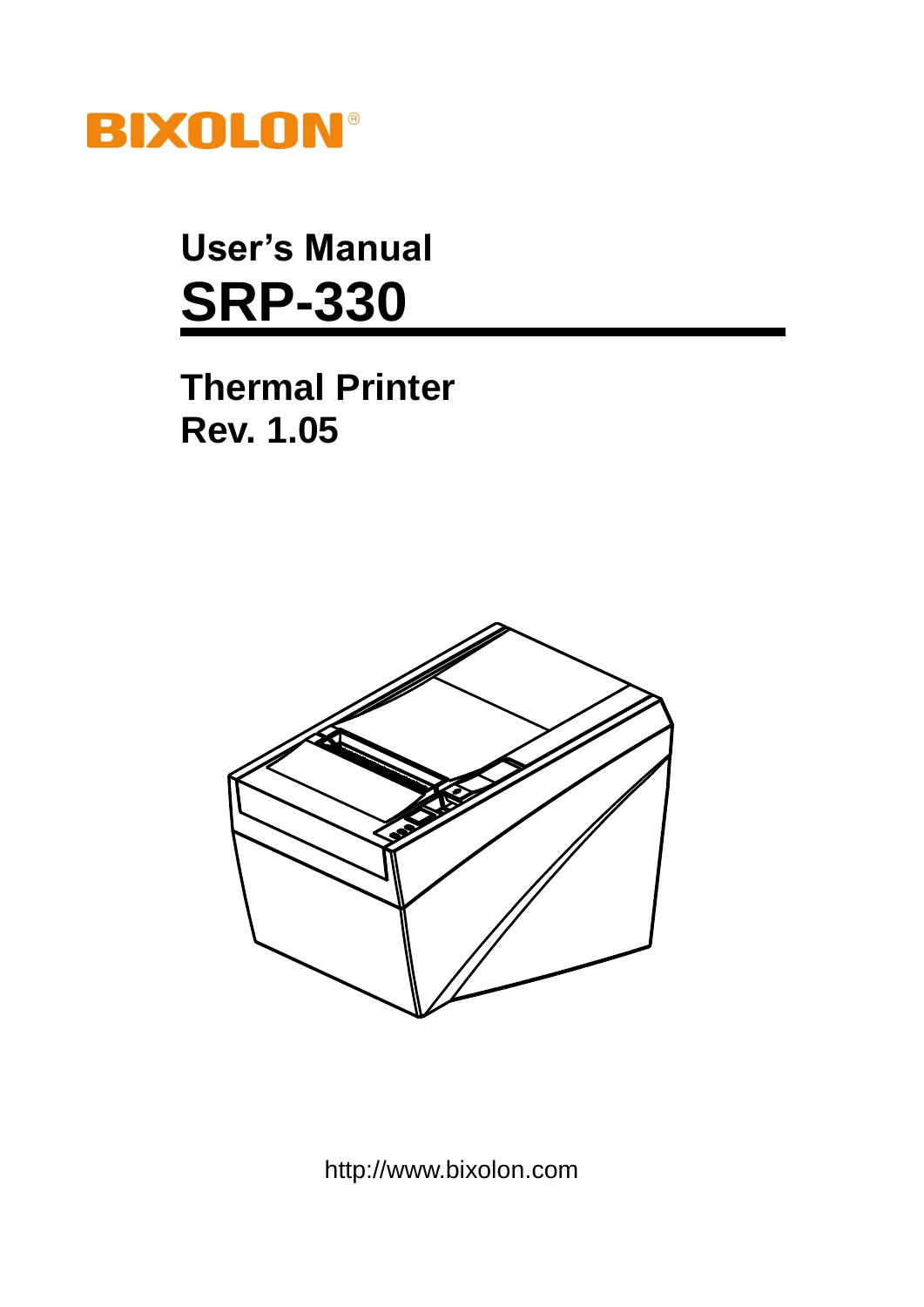# ■ **Safety Precautions**

In using the present appliance, please keep the following safety regulations in order to prevent any hazard or material damage.

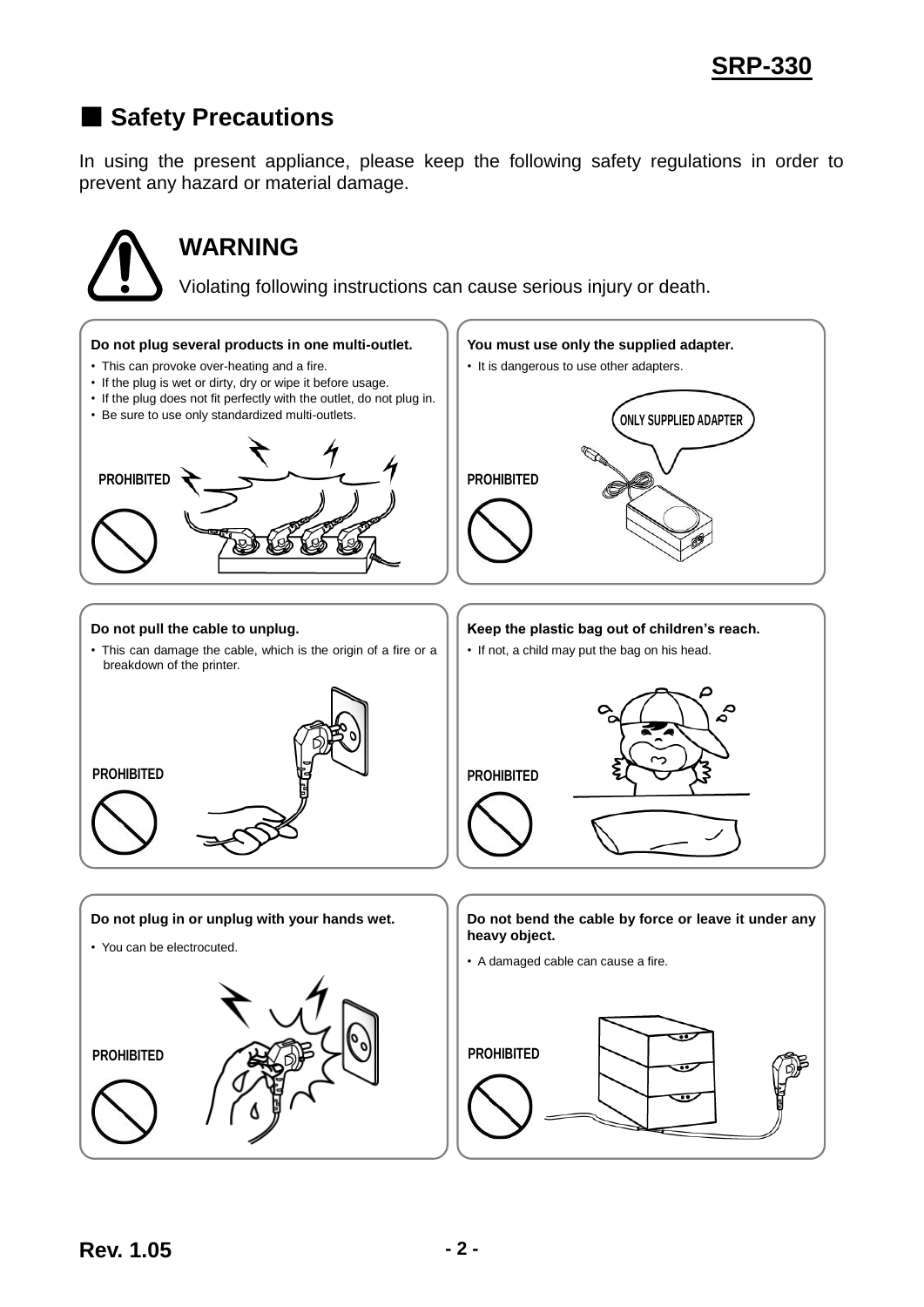### **CAUTION**

Violating following instructions can cause slight wound or damage the appliance.

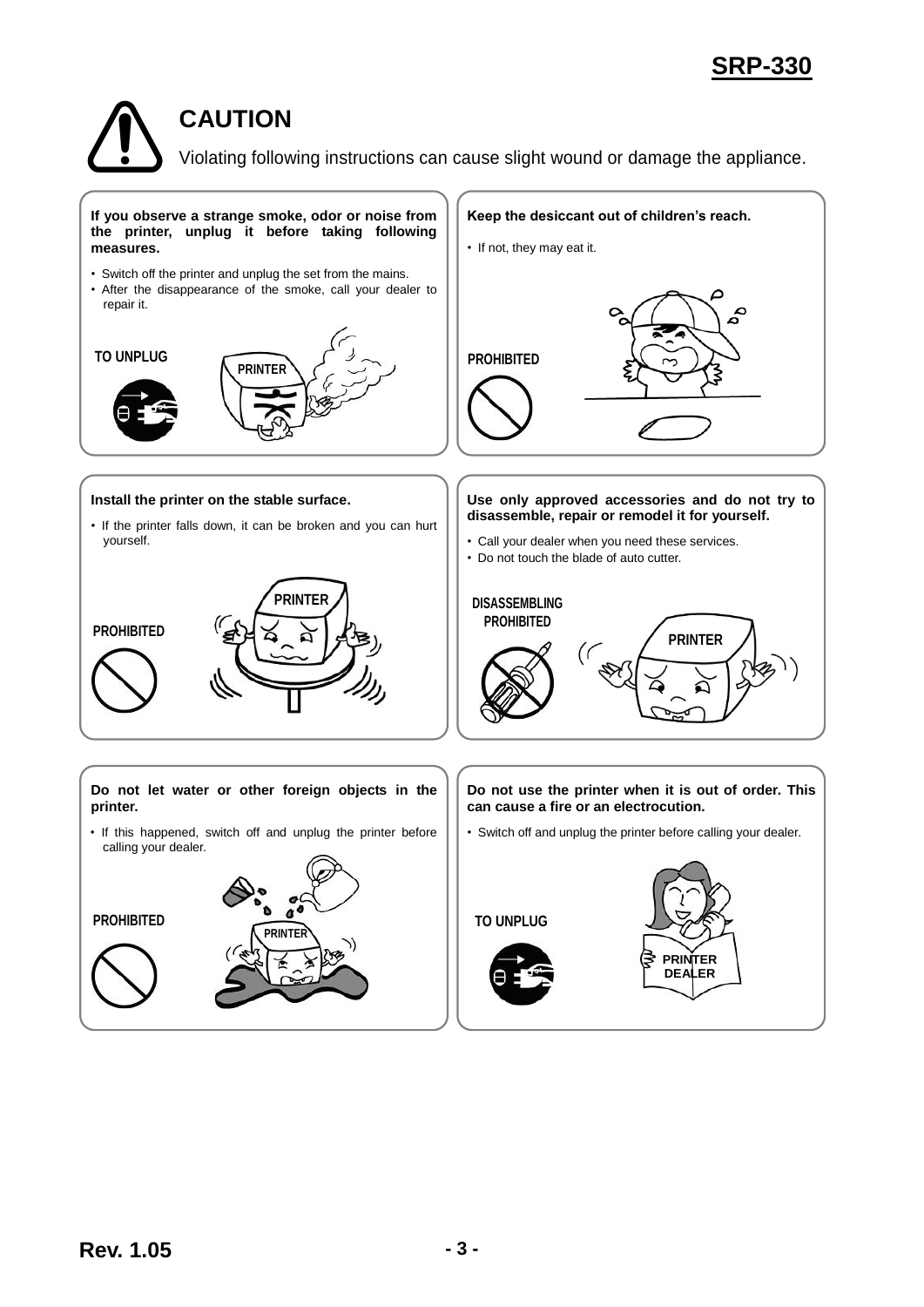### ■ **Warning - U.S.A**

This equipment has been tested and found to comply with the limits for a Class A digital device pursuant to Part 15 of the FCC Rules. These limits are designed to provide reasonable protection against harmful interference when the equipment is operated in a commercial environment. This equipment generates uses, and can radiate radio frequency energy and, if not installed and used in accordance with the instruction manual, may cause harmful interference to radio communications. Operation of this equipment in a residential area is likely to cause harmful interference in which case the user will be required to correct the interference at his own expense.

### ■ **Notice - Canada**

This Apparatus complies with class "A" limits for radio interference as specified in the Canadian department of communications radio interference regulations.

Get appareil est conforme aux normes class "A" d'interference radio tel que specifier par ministre canadien des communications dans les reglements d'interference radio.

### ■ **Caution**

Some semiconductor devices are easily damaged by static electricity. You should turn the printer "OFF", before you connect or remove the cables on the rear side, in order to guard the printer against the static electricity. If the printer is damaged by the static electricity, you should turn the printer "OFF".

### ■ Waste Electrical and Electric Equipment (WEEE)



This marking shown on the product or its literature, indicates that is should not be disposed with other household wastes at the end of its working life, To prevent possible harm to the environment or human health from uncontrolled waste disposal, please separate this from other types of wastes and recycle it responsibly to promote the sustainable reuse of material resources. Household users should contact either the retailer where they purchased this product, or their

local government office, for details of where and how they can take this item for environmentally safe recycling. Business users should contact their supplier and check the terms and conditions of the purchase contract. This product should not be mixed with other commercial wastes for disposal.

### ■ **Rating Label Symbol Information**

**DE DE DC** (Direct current)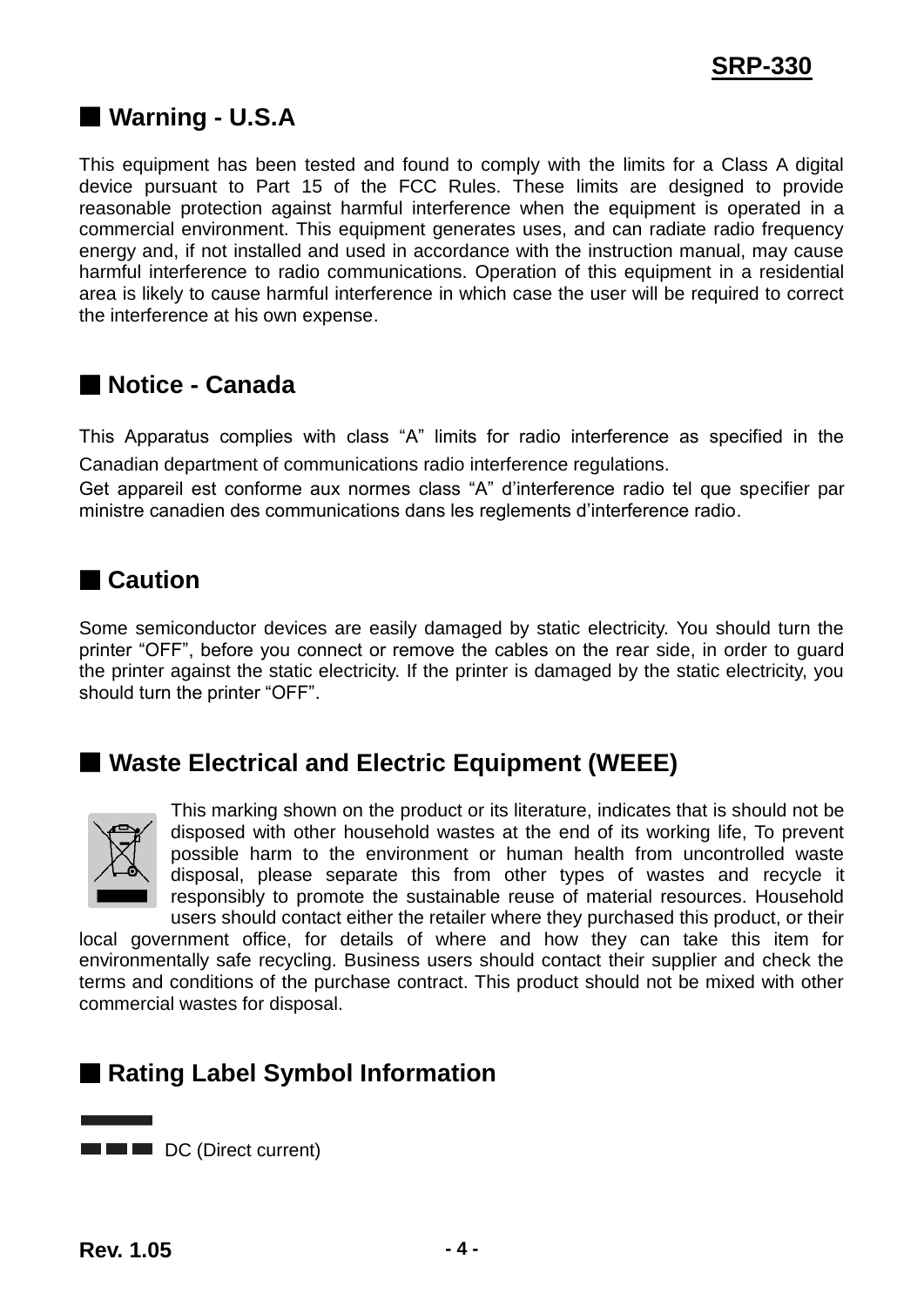### ■ **Introduction**

The SRP-330 Roll Printer is designed for use with electronic instruments such as system ECR, POS, banking equipment, computer peripheral equipment, etc. The main features of the printer are as follows:

- 1. High speed printing : 47.28 (1/6" Feed) lines per second.
- 2. Low noise thermal printing.
- 3. USB Port & RS-232(SRP-330COS/330COSDU), USB Port & Parallel(SRP-330COP), USB Port & Ethernet(SRP-330COE)
- 4. The data buffer allows the unit to receive print data even during printing.
- 5. Peripheral units drive circuit enables control of external devices such as cash drawer.
- 6. Characters can be scaled up to 64 times compared to its original size.
- 7. Bar code printing is possible by using a bar code command.
- 8. Different print densities can be selected by DIP switches.

Please be sure to read the instruction in this manual carefully before using your new SRP-330.

#### ※ **NOTE**

The socket-outlet shall be near the equipment and it shall be easy accessible.

#### ※ **All specifications are subjected to change without notice.**

This equipment is indoor use and all the communication hiring are limited to inside of the building.

We at BIXOLON maintain ongoing efforts to enhance and upgrade the functions and quality of all our products. In following, product specifications and/or user manual content may be changed without prior notice.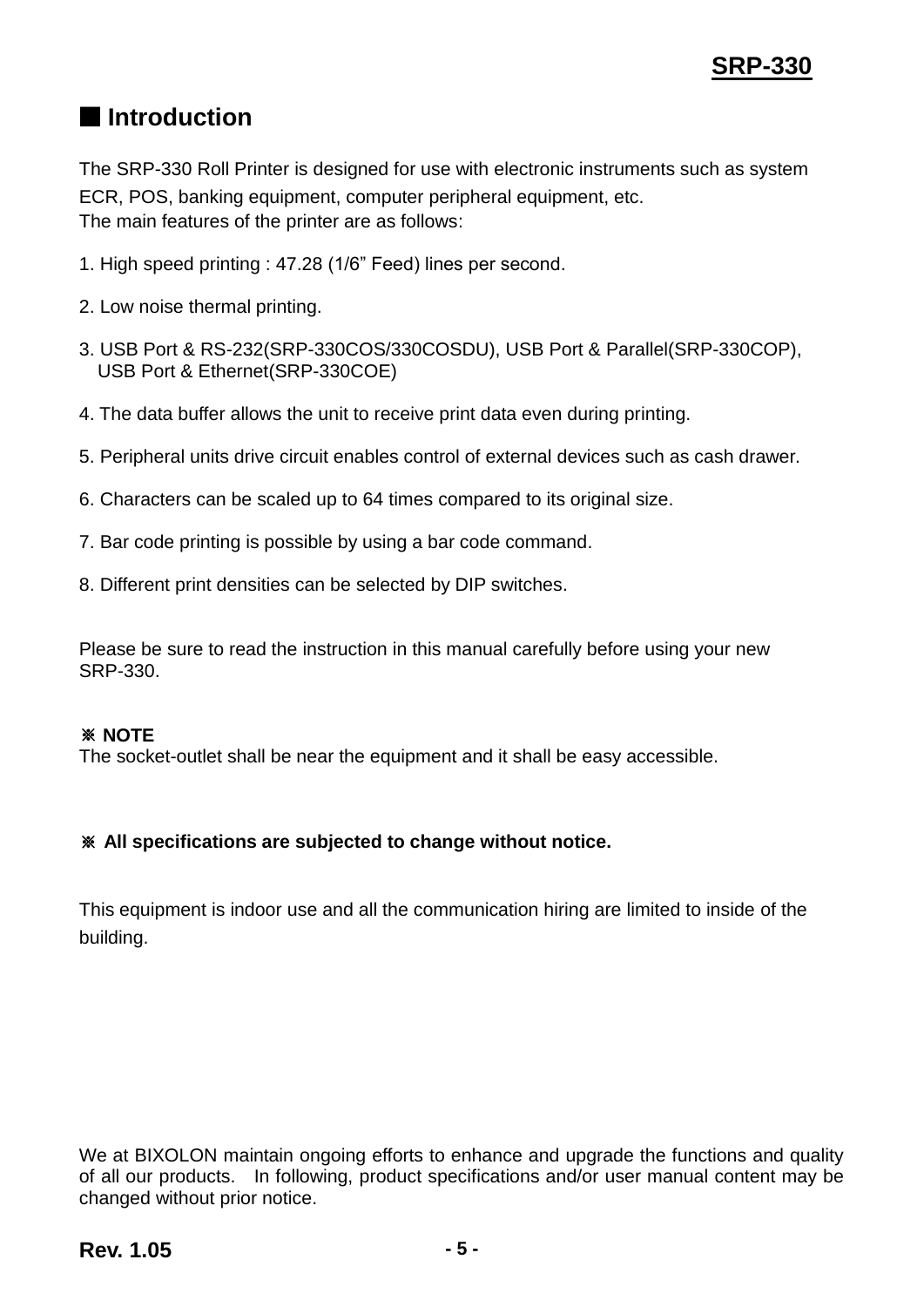# Table of Contents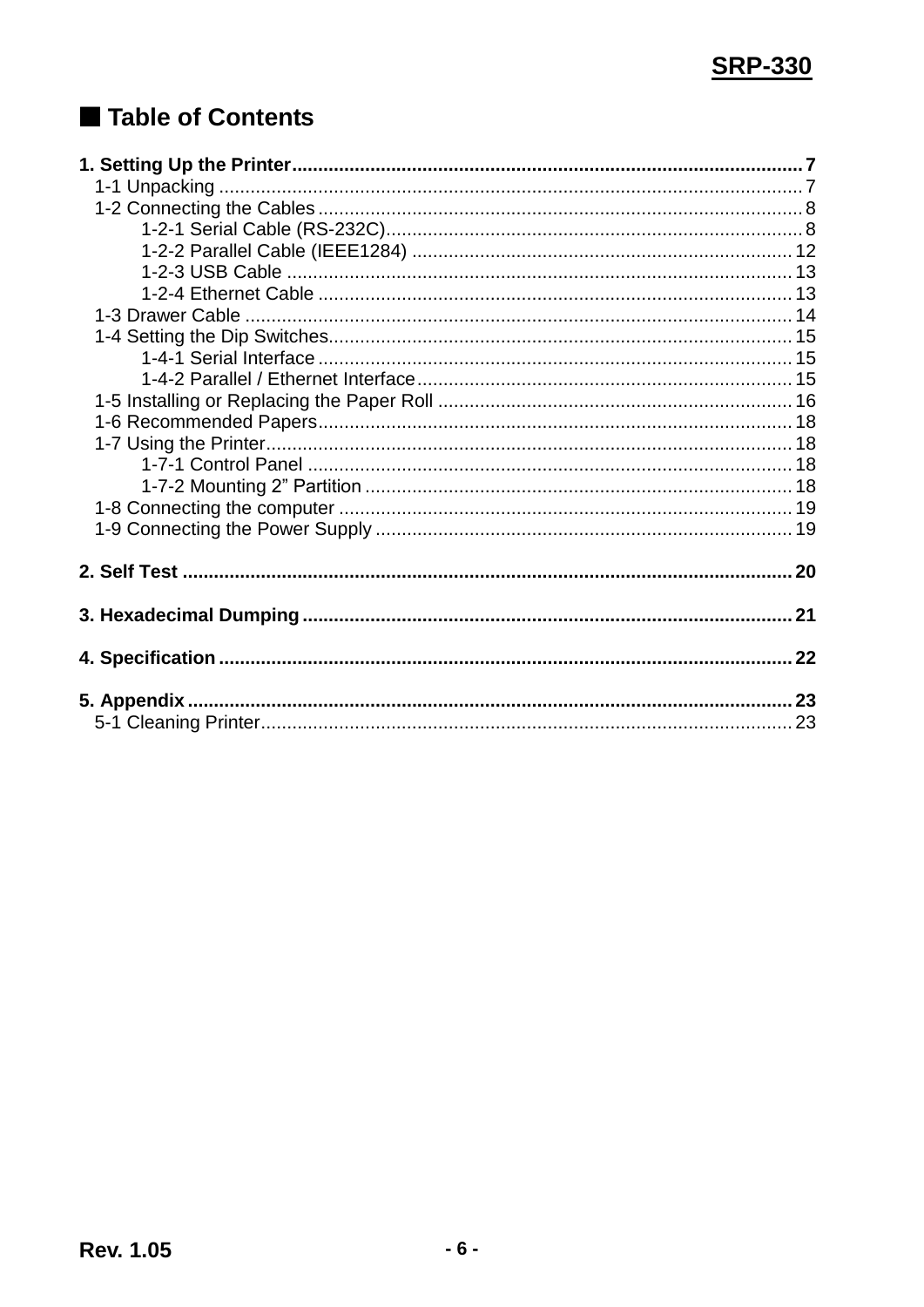# <span id="page-6-0"></span>**1. Setting Up the Printer**

#### <span id="page-6-1"></span>**1-1 Unpacking**

Your printer box should include these items. If any items are damaged or missing, please contact your dealer for assistance.







SRP-330 Cover Cable CD







Roll Paper **Manual** Manual AC Adapter



Power Cord USB A-B Cable 2" Partition

**Command Command Command Command Command Command Command Command Command Command Command Command Command Command Command Command Command Command Command Command Command Command Command Command Command Command Command Comma** 

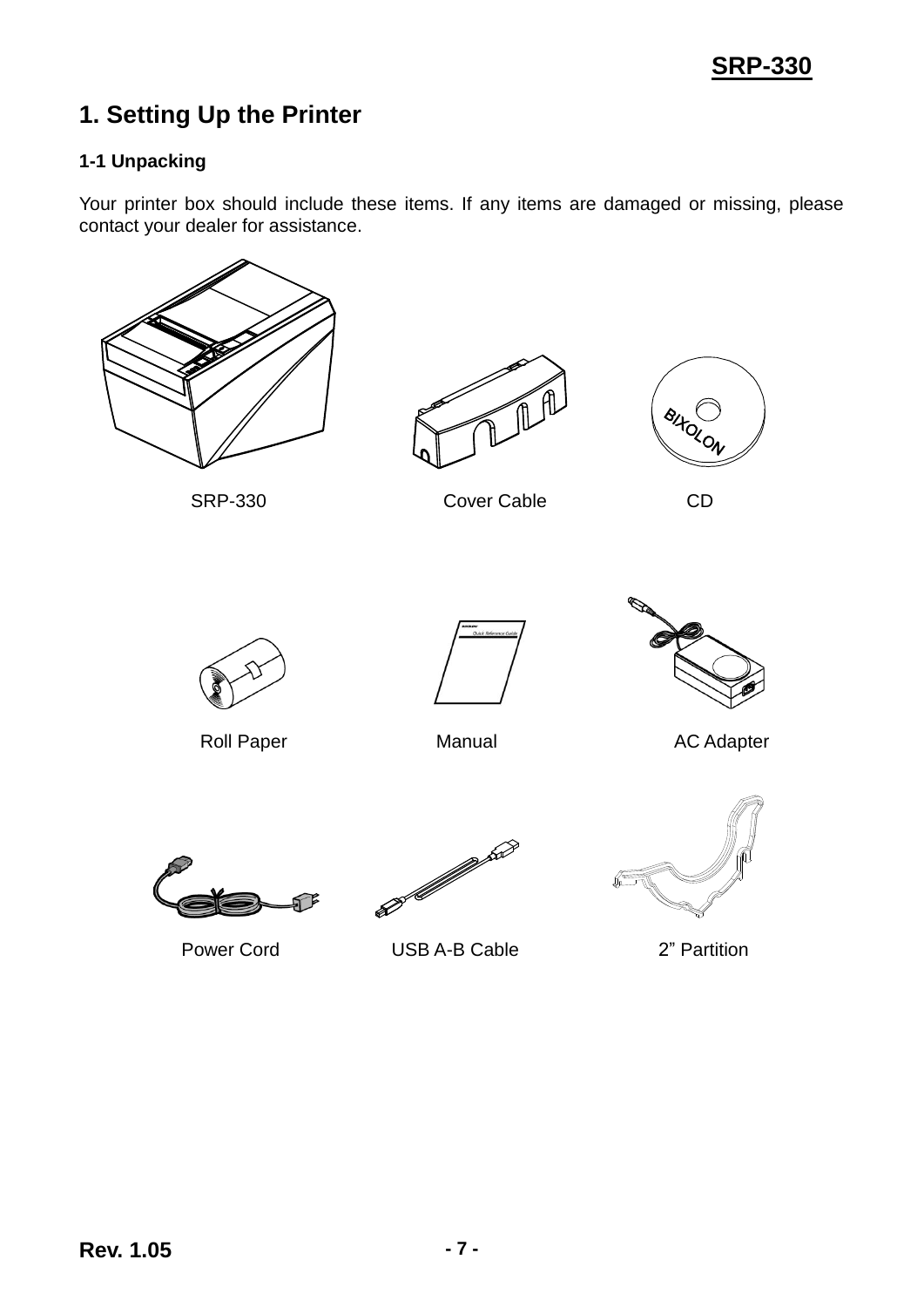2 (RXD) 7 (RTS) 8 (CTS) 6 (DSR) 4 (DTR)

5 (S.G)

#### <span id="page-7-0"></span>**1-2 Connecting the Cables**

Connect the cable that is suitable for the specifications of the printer and the host computer (POS/ECR) to the printer and the host computer. The specification of the drawer should match the printer specifications.

#### ※ **NOTE**

Before connecting any of the cables, make sure that both the printer and the host are turned off.

<span id="page-7-1"></span>1-2-1 Serial Cable (RS-232C)

1-2-1-1 Single Serial Interface

(RXD) 3

(DSR) 6 (DTR) 20

 $(S.G) 7$ 



(RXD) 3

(DSR) 6 (DTR) 20

 $(S.G) 7$ 

 $\mathbf{r}$ 

3 (RXD)

4 (RTS) 5 (CTS) 6 (DSR) 20 (DTR)

7 (S.G)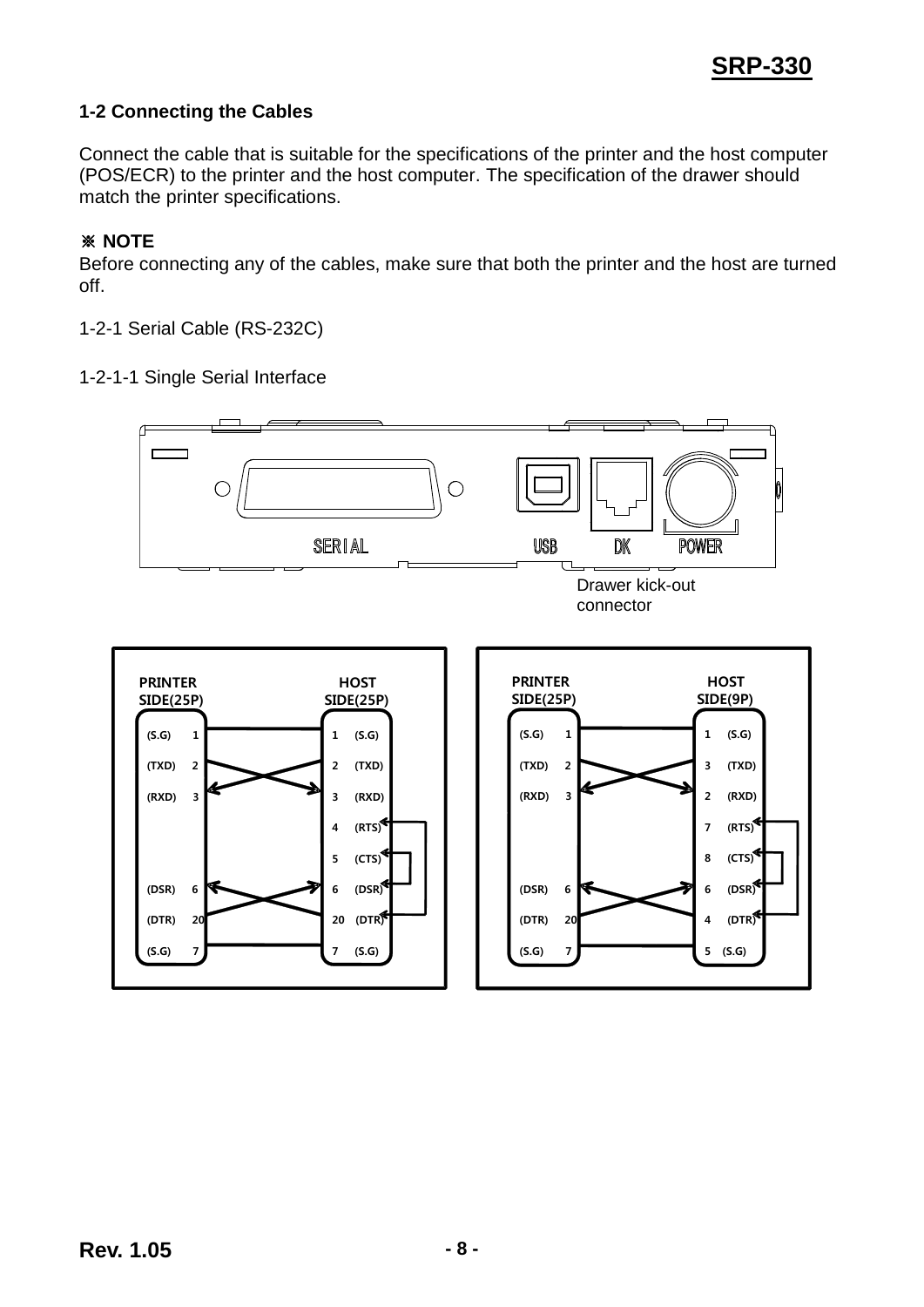| Pin<br>No.  | Signal<br>Name      | Signal<br><b>Direction</b> | Function                                                                                                                                                                                                                                                                                                                                                                   |
|-------------|---------------------|----------------------------|----------------------------------------------------------------------------------------------------------------------------------------------------------------------------------------------------------------------------------------------------------------------------------------------------------------------------------------------------------------------------|
| <b>BODY</b> | Frame<br><b>GND</b> |                            | <b>Frame Ground</b>                                                                                                                                                                                                                                                                                                                                                        |
| 2           | <b>TXD</b>          | Output                     | <b>Transmit Data</b>                                                                                                                                                                                                                                                                                                                                                       |
| 3           | <b>RXD</b>          | Input                      | Receive Data                                                                                                                                                                                                                                                                                                                                                               |
| 6           | <b>DSR</b>          | Input                      | This signal indicates whether the host computer can<br>receive data. (H/W flow control)<br>1) MARK(Logic1) : The host can receive a data.<br>2) SPACE(Logic0) : The host can not receive a data.<br>3) The printer transmits a data to the host, after<br>confirming this signal.<br>4) When XON/XOFF flow control is selected, the<br>printer does not check this signal. |
| 7           | Signal GND          |                            | <b>Signal Ground</b>                                                                                                                                                                                                                                                                                                                                                       |
| 20          | <b>DTR</b>          | Output                     | This signal indicates whether the printer is busy. (H/W<br>flow control)<br>1) MARK(Logic1) : The printer is busy.<br>2) SPACE(Logic0) : The printer is not busy.<br>3) The host transmits a data to the printer, after<br>confirming this signal.<br>4) When XON/XOFF flow control is selected, the host<br>does not check this signal.                                   |
| Shield      | Frame<br>GND        |                            | <b>Frame Ground</b>                                                                                                                                                                                                                                                                                                                                                        |

#### 1-2-1-2 Dual Serial Interface



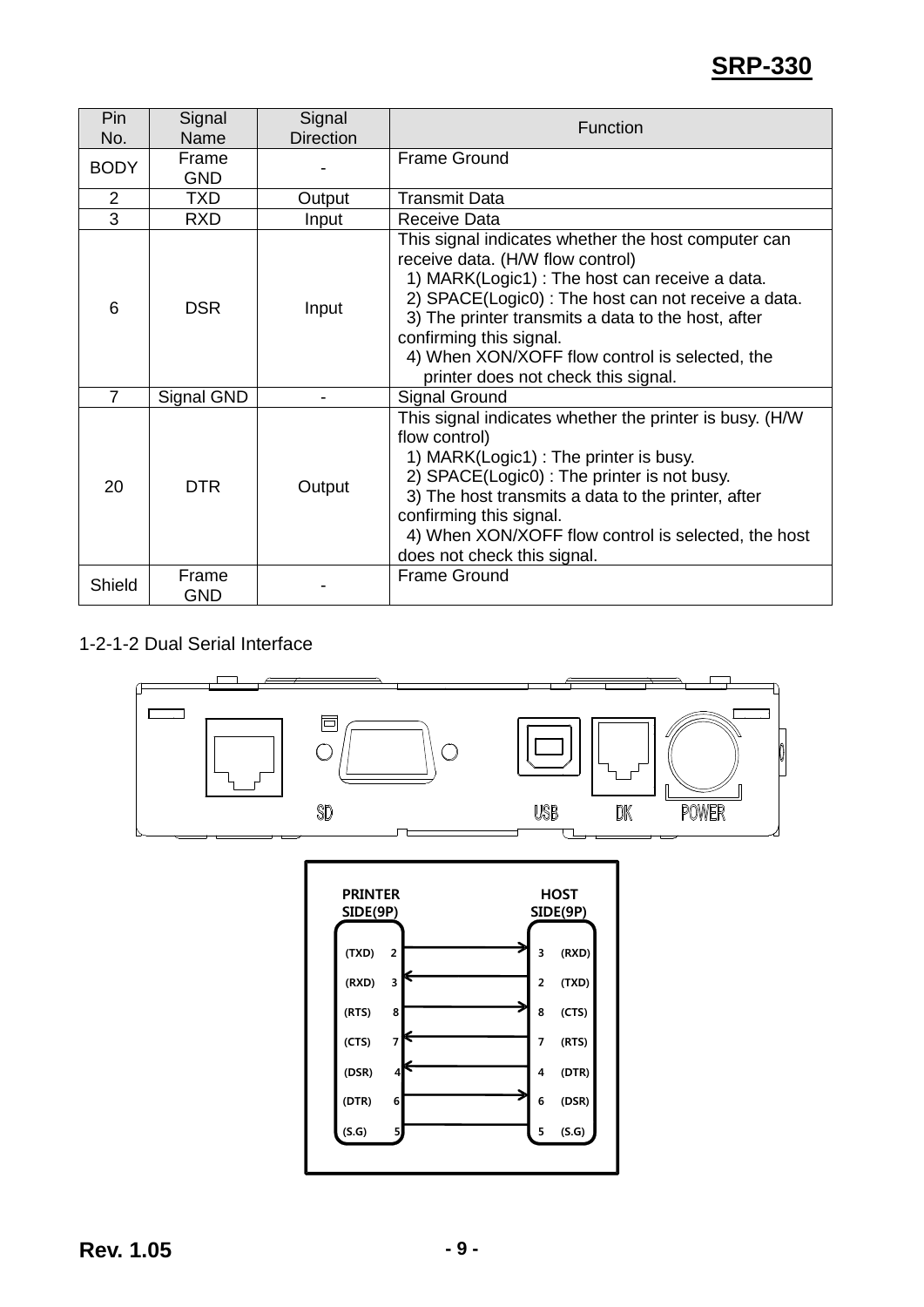| Pin<br>Number  | Signal<br><b>Name</b> | Signal<br><b>Direction</b> | <b>Function</b>                                                                                                                                                                                                                                                                                                                                                                 |
|----------------|-----------------------|----------------------------|---------------------------------------------------------------------------------------------------------------------------------------------------------------------------------------------------------------------------------------------------------------------------------------------------------------------------------------------------------------------------------|
| 2              | <b>TXD</b>            |                            | <b>Transmit data</b>                                                                                                                                                                                                                                                                                                                                                            |
| $\overline{3}$ | <b>RXD</b>            | Output                     | Receive data                                                                                                                                                                                                                                                                                                                                                                    |
| 4              | <b>DTR</b>            | Input<br>Output            | This signal indicates whether the host computer can<br>receive the data. (Hardware flow control)<br>1) MARK (Logic 1): Host computer can receive the data.<br>2) SPACE (Logic 2): Host computer cannot receive the<br>data.<br>3) Printer checks the signal and sends the data when<br>ready.<br>4) Printer does not check this signal if XON/XOFF flow<br>control is selected. |
| 5              | Signal<br><b>GND</b>  |                            | Signal ground                                                                                                                                                                                                                                                                                                                                                                   |
| 6              | <b>DSR</b>            | Input                      | This signal indicates whether the printer is in operation.<br>(hardware flow control)<br>1) MARK (Logic 1): Printer is in operation.<br>2) SPACE (Logic 2): Printer is not in operation.<br>3) Printer checks the signal from the host and transmits<br>the data when ready.<br>4) Printer does not check this signal if XON/XOFF flow<br>control is selected.                  |
| $\overline{7}$ | <b>RTS</b>            | Output                     | This signal indicates whether the host computer can<br>receive the data. (Hardware flow control)<br>1) MARK (Logic 1): Host computer can receive the data.<br>2) SPACE (Logic 2): Host computer cannot receive the<br>data.<br>3) Printer checks the signal and sends the data when<br>ready.<br>4) Printer does not check this signal if XON/XOFF flow<br>control is selected. |
| 8              | <b>CTS</b>            | Input                      | This signal indicates whether the printer is in operation.<br>(Hardware flow control)<br>1) MARK (Logic 1): Printer is in operation.<br>2) SPACE (Logic 2): Printer is not in operation.<br>3) Printer checks the signal from the host and transmits<br>the data when ready.<br>4) Printer does not check this signal if XON/XOFF flow<br>control is selected.                  |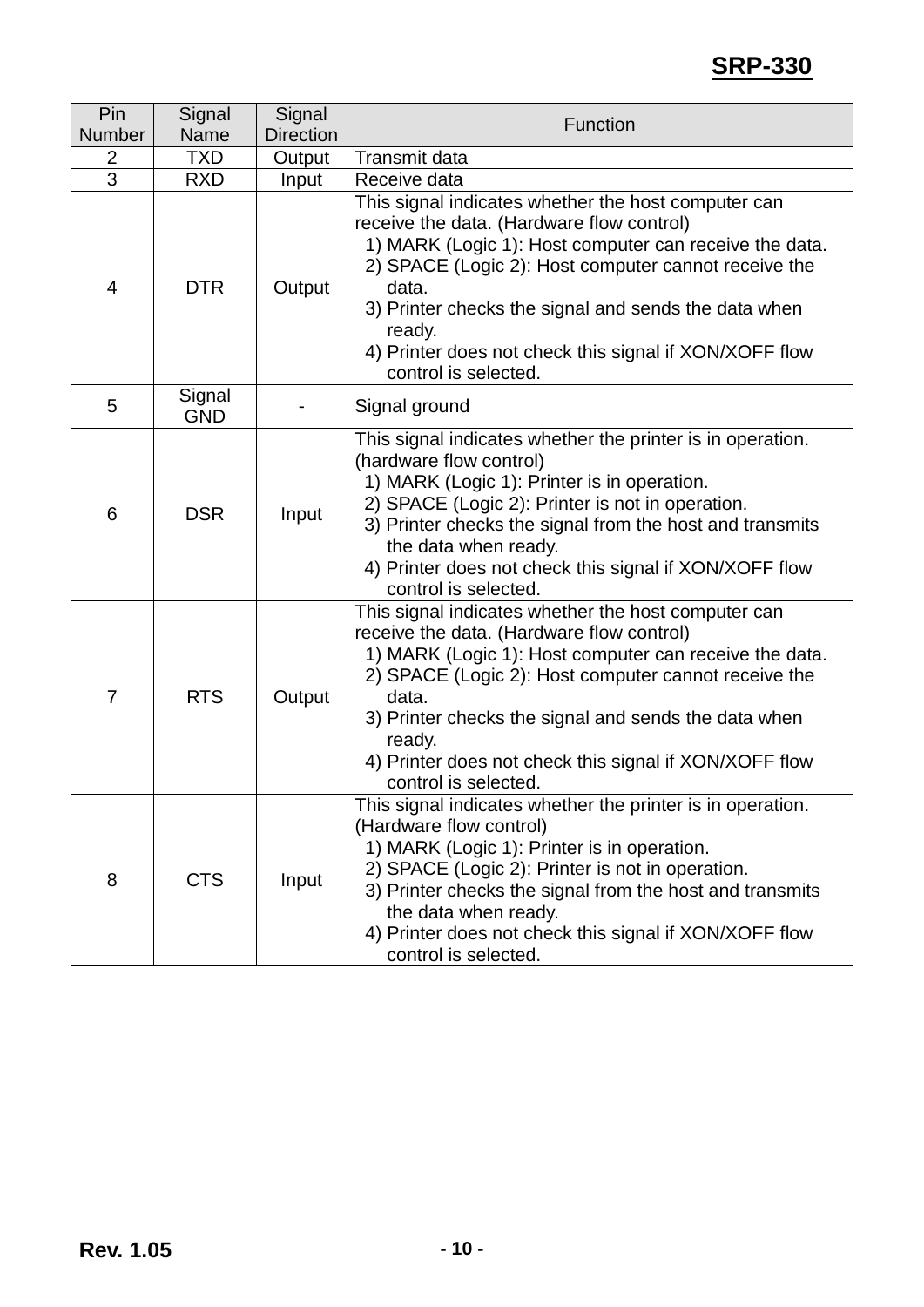

| Pin            | Signal               | Signal           | Function                                                                                                                                                                                                                                                                                                                                                                  |
|----------------|----------------------|------------------|---------------------------------------------------------------------------------------------------------------------------------------------------------------------------------------------------------------------------------------------------------------------------------------------------------------------------------------------------------------------------|
| Number         | Name                 | <b>Direction</b> |                                                                                                                                                                                                                                                                                                                                                                           |
| $\overline{2}$ | <b>DTR</b>           | Output           | This signal indicates whether the host computer can receive the<br>data. (Hardware flow control)<br>1) MARK (Logic 1): Host computer can receive the data.<br>2) SPACE (Logic 2): Host computer cannot receive the data.<br>3) Printer checks the signal and sends the data when ready.<br>4) Printer does not check this signal if XON/XOFF flow control<br>is selected. |
| 3              | <b>RXD</b>           | Input            | Receive data                                                                                                                                                                                                                                                                                                                                                              |
| $\overline{4}$ | <b>TXD</b>           | Output           | Transmit data                                                                                                                                                                                                                                                                                                                                                             |
| 5              | <b>CTS</b>           | Input            | This signal indicates whether the printer is in operation.<br>(Hardware flow control)<br>1) MARK (Logic 1): Printer is in operation.<br>2) SPACE (Logic 2): Printer is not in operation.<br>3) Printer checks the signal from the host and transmits the<br>data when ready.<br>4) Printer does not check this signal if XON/XOFF flow control<br>is selected.            |
| 6              | <b>RTS</b>           | Output           | This signal indicates whether the host computer can receive the<br>data. (Hardware flow control)<br>1) MARK (Logic 1): Host computer can receive the data.<br>2) SPACE (Logic 2): Host computer cannot receive the data.<br>3) Printer checks the signal and sends the data when ready.<br>4) Printer does not check this signal if XON/XOFF flow control<br>is selected. |
| $\overline{7}$ | Signal<br><b>GND</b> |                  | Signal ground                                                                                                                                                                                                                                                                                                                                                             |
| 8              | <b>DSR</b>           | Input            | This signal indicates whether the printer is in operation.<br>(hardware flow control)<br>1) MARK (Logic 1): Printer is in operation.<br>2) SPACE (Logic 2): Printer is not in operation.<br>3) Printer checks the signal from the host and transmits the data<br>when ready.<br>4) Printer does not check this signal if XON/XOFF flow control<br>is selected.            |

### ※ **Dual Serial RJ45 cable is not provided**.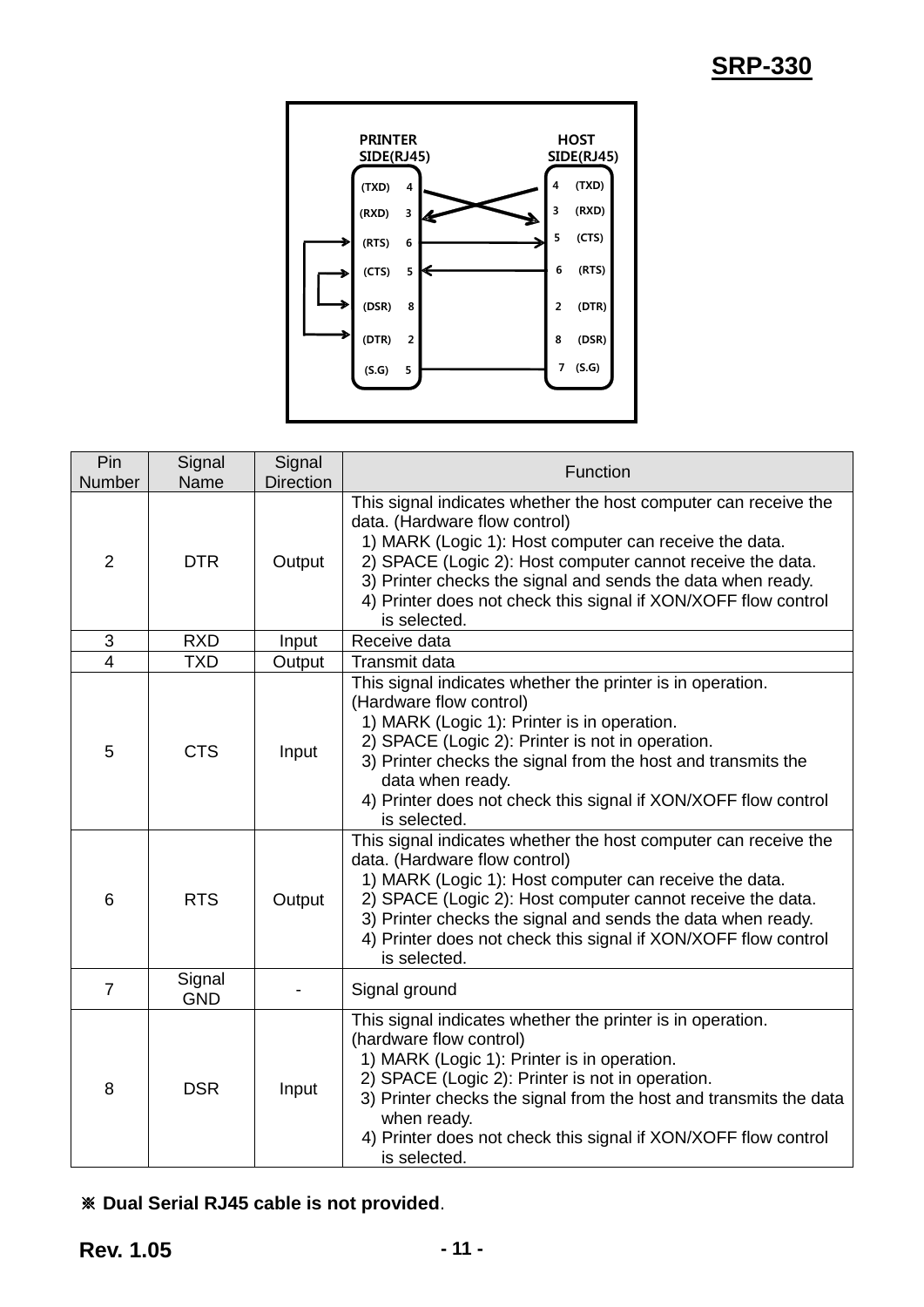<span id="page-11-0"></span>1-2-2 Parallel Cable (IEEE1284)



Drawer kick-out connector

| Pin No.                 | Source         | <b>Compatibility Mode</b> | Nibble Mode              |
|-------------------------|----------------|---------------------------|--------------------------|
|                         | Host           | nStrobe                   | <b>HostClk</b>           |
| $\overline{2}$          | Host / Printer | Data 0 (LSB)              |                          |
| 3                       | Host / Printer | Data 1                    | $\overline{\phantom{a}}$ |
| $\overline{\mathbf{4}}$ | Host / Printer | Data 2                    |                          |
| 5                       | Host / Printer | Data 3                    |                          |
| 6                       | Host / Printer | Data 4                    | $\overline{\phantom{a}}$ |
| 7                       | Host / Printer | Data 5                    |                          |
| 8                       | Host / Printer | Data 6                    |                          |
| 9                       | Host / Printer | Data 7 (MSB)              |                          |
| 10                      | Printer        | <b>nACK</b>               | <b>PtrClk</b>            |
| 11                      | Printer        | <b>Busy</b>               | PtrBusy /Data3,7         |
| 12                      | Printer        | Perror                    | AckDataReq/Data2,6       |
| 13                      | Printer        | <b>Select</b>             | Xflag /Data1,5           |
| 14                      | Host           | nAutoFd                   | <b>HostBusy</b>          |
| 15                      |                | <b>NC</b>                 | <b>NC</b>                |
| 16                      |                | <b>GND</b>                | <b>GND</b>               |
| 17                      |                | FG                        | FG                       |
| 18                      | Printer        | Logic-H                   | Logic-H                  |
| $19 - 30$               |                | <b>GND</b>                | <b>GND</b>               |
| 31                      | Host           | nlnit                     | nlnit                    |
| 32                      | Printer        | nFault                    | nDataAvail /Data0,4      |
| 33                      |                | <b>GND</b>                | <b>ND</b>                |
| 34                      | Printer        | DK_Status                 | <b>ND</b>                |
| 35                      | Printer        | $+5V$                     | <b>ND</b>                |
| 36                      | Host           | nSelectIn                 | 1284-Active              |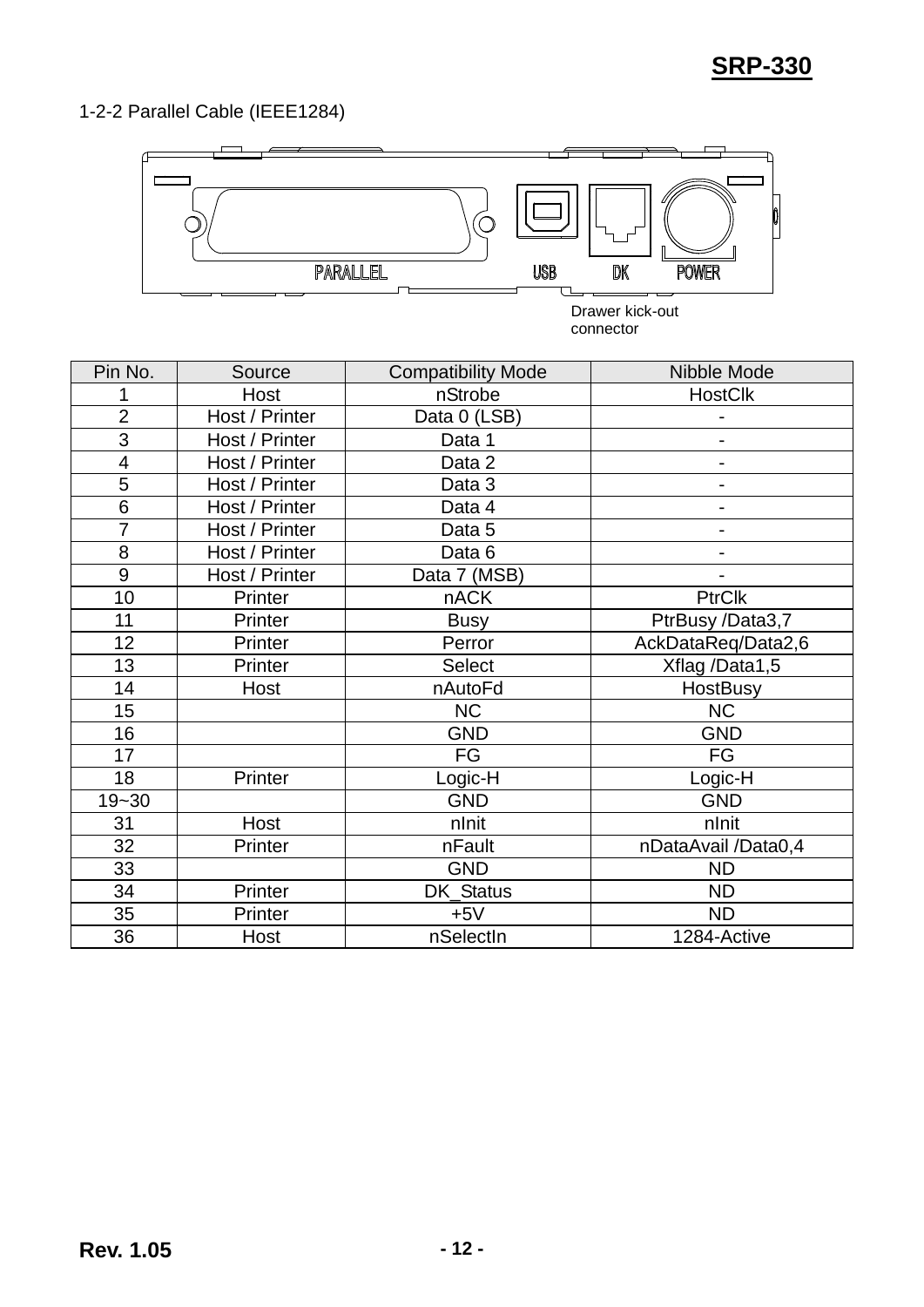

#### USB connector

<span id="page-12-0"></span>

| Pin No. | <b>Signal Name</b> | Assignment (Color) | <b>Function</b>               |
|---------|--------------------|--------------------|-------------------------------|
| Shell   | Shield             | Drain Wire         | <b>Frame Ground</b>           |
|         | <b>VBUS</b>        | Red                | Host Power: DC5[V] / 500[mA]  |
|         | D-                 | White              | <b>Differential Data Line</b> |
|         | D+                 | Green              | <b>Differential Data Line</b> |
|         | GND                | <b>Black</b>       | <b>Signal Ground</b>          |

### <span id="page-12-1"></span>1-2-4 Ethernet Cable



| Pin No. | Signal name | Assignment (Color)  | Function   |
|---------|-------------|---------------------|------------|
|         | TD+         | <b>White Orange</b> | Transmit + |
| 2       | TD-         | Orange              | Transmit - |
| 3       | <b>TCT</b>  | <b>White Green</b>  | Receive +  |
|         | <b>NC</b>   | <b>Blue</b>         |            |
| 5       | <b>NC</b>   | <b>White Blue</b>   |            |
| 6       | <b>RCT</b>  | Green               | Receive -  |
|         | $RD+$       | <b>White Brown</b>  |            |
|         | RD-         | <b>Brown</b>        |            |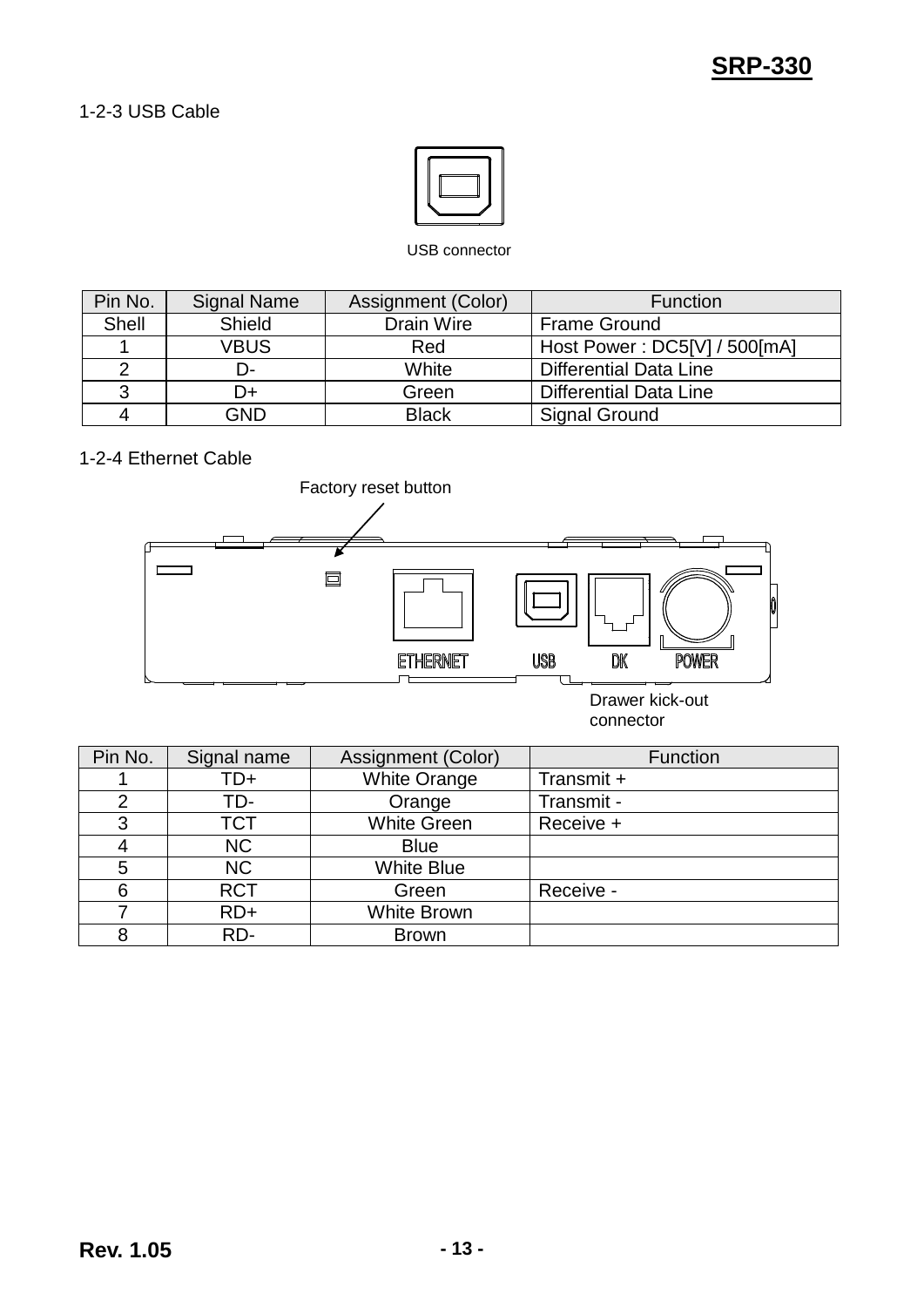#### <span id="page-13-0"></span>**1-3 Drawer Cable**



Connect the cash drawer cable to the cash drawer connector in the back of the printer.

#### ※ **WARNING**

Use the cash drawer that complies with the printer specifications.

Use of cash drawer that does not meet requirements may cause problems to both case drawer and printer.

#### ※ **PRECAUTION**

Do not connect the telephone cable to the cash drawer connector port. Connecting to phone line may case problems to phone line or printer.

| Pin    | <b>Signal Name</b>             | <b>Direction</b> |
|--------|--------------------------------|------------------|
| Number |                                |                  |
|        | <b>Frame Ground</b>            |                  |
|        | Drawer Kick-out Drive Signal 1 | Output           |
| ⌒      | Drawer Open/Close Signal       | Input            |
|        | $+24V$                         |                  |
|        | Drawer Kick-out Drive Signal 2 | Output           |
|        | <b>Signal Ground</b>           | ۰                |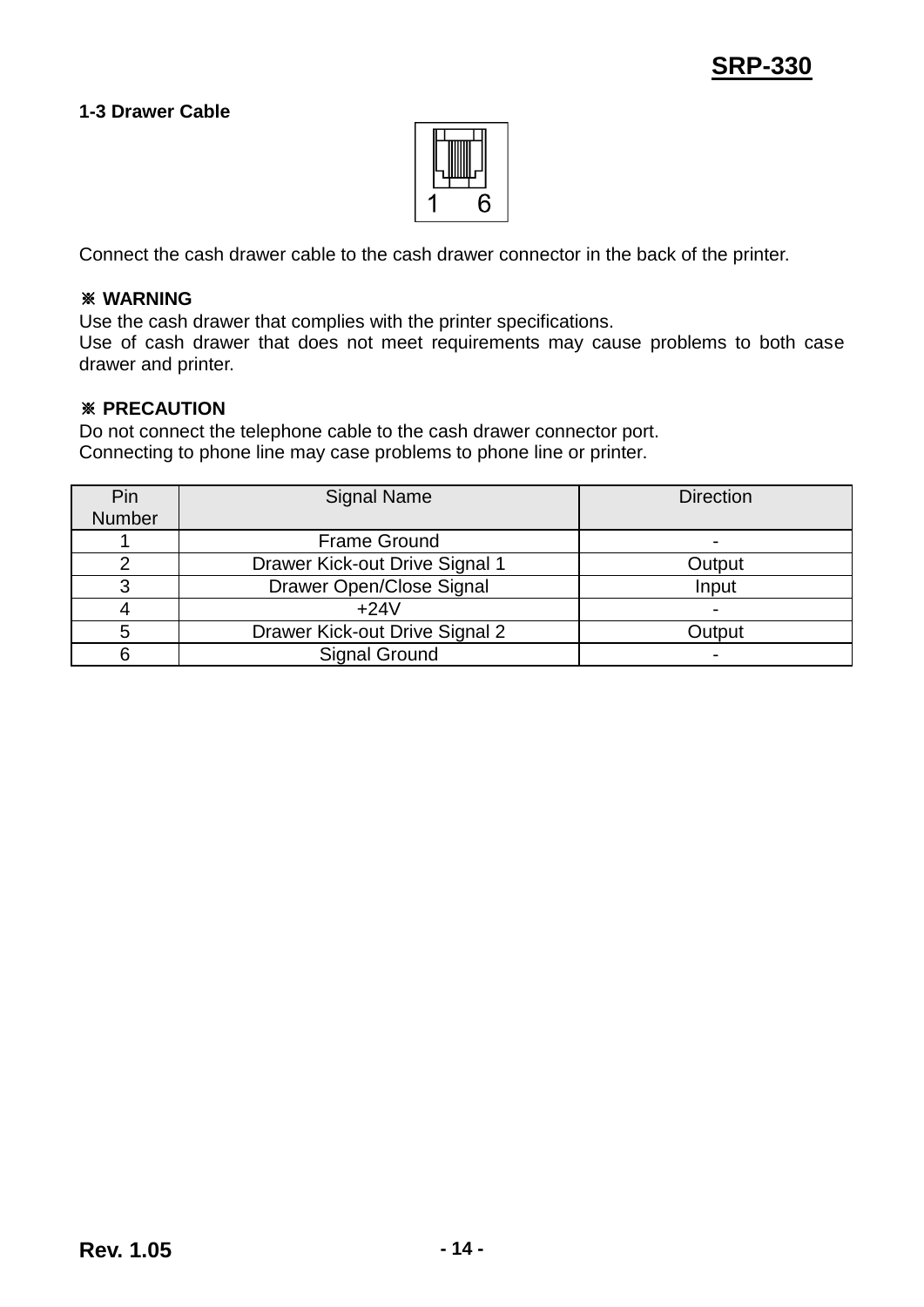#### <span id="page-14-0"></span>**1-4 Setting the Dip Switches**

#### <span id="page-14-1"></span>1-4-1 Serial Interface

#### • DIP Switch 1

| <b>SW</b> | Function                     | ON                             | <b>OFF</b> | Default    |
|-----------|------------------------------|--------------------------------|------------|------------|
| $1 - 1$   | <b>Auto Cutter Selection</b> | <b>Disable</b>                 | Enable     | <b>OFF</b> |
| $1 - 2$   | <b>Flow Control</b>          | XON/XOFF                       | DTR/DSR    | <b>OFF</b> |
| $1 - 3$   | Data Length                  | 7 bits                         | 8 bits     | <b>OFF</b> |
| $1 - 4$   | <b>Parity Check</b>          | Yes                            | <b>No</b>  | <b>OFF</b> |
| $1 - 5$   | <b>Parity Selection</b>      | <b>EVEN</b>                    | <b>ODD</b> | <b>OFF</b> |
| $1 - 6$   |                              |                                |            | <b>OFF</b> |
| $1 - 7$   | Baud rate Selection (bps)    | Refer to the following Table 1 |            | ON         |
| $1 - 8$   |                              |                                |            | <b>OFF</b> |

#### • Table 1 – Baud rate (bps) Selection

| <b>Transmission Speed</b> | 1-6        | 1-7        | $1 - 8$ | Default |
|---------------------------|------------|------------|---------|---------|
| 2400                      | ON         | <b>OFF</b> | OFF     |         |
| 4800                      | ΟN         | <b>OFF</b> | ON      |         |
| 9600                      | OFF        | ON         | OFF     |         |
| 19200                     | OFF        | <b>OFF</b> | OFF     | 9600    |
| 38400                     | <b>OFF</b> | ON         | ON      |         |
| 57600                     | OFF        | <b>OFF</b> | ON      |         |
| 115200                    | ΟN         | ON         | ON      |         |

#### <span id="page-14-2"></span>1-4-2 Parallel / Ethernet Interface

#### • DIP Switch 1

| <b>SW</b> | Function                     | ON                       | <b>OFF</b>               | Default    |
|-----------|------------------------------|--------------------------|--------------------------|------------|
| $1 - 1$   | <b>Auto Cutter Selection</b> | <b>Disable</b>           | Enable                   | <b>OFF</b> |
| $1 - 2$   | Reserved                     |                          | ۰                        | <b>OFF</b> |
| $1 - 3$   | Reserved                     | $\blacksquare$           | -                        | <b>OFF</b> |
| $1 - 4$   | Reserved                     |                          | -                        | <b>OFF</b> |
| $1 - 5$   | Reserved                     |                          | $\overline{\phantom{0}}$ | <b>OFF</b> |
| $1 - 6$   | Reserved                     |                          | $\blacksquare$           | <b>OFF</b> |
| $1 - 7$   | Reserved                     | $\overline{\phantom{0}}$ | $\overline{\phantom{0}}$ | ON         |
| $1 - 8$   | Reserved                     |                          | $\blacksquare$           | <b>OFF</b> |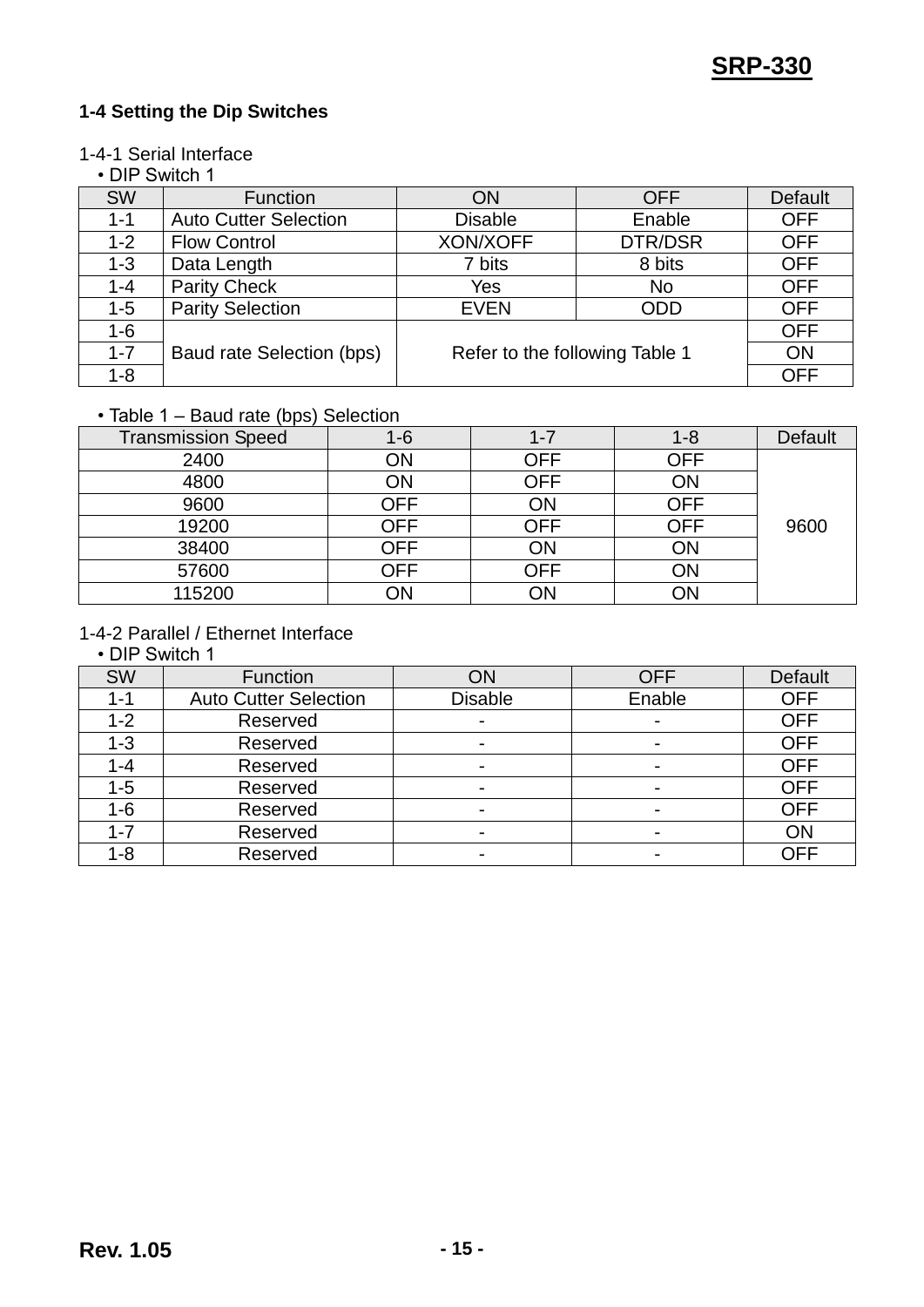#### <span id="page-15-0"></span>**1-5 Installing or Replacing the Paper Roll**

#### ※ **NOTE**

Be sure to use paper rolls that meet the specifications. Do not use paper rolls that have the paper glued to the core because the printer cannot detect the paper end correctly.

1-5-1 Make sure that the printer is not receiving data; otherwise, data may be lost.

1-5-2 Open the paper roll cover by raise the cover-open lever.



#### ※ **NOTE**

Do not open the print cover while the printer is operating. This may damage the printer.

1-5-3 Remove the used paper roll core if there is one.

1-5-4 Insert the paper roll as shown.

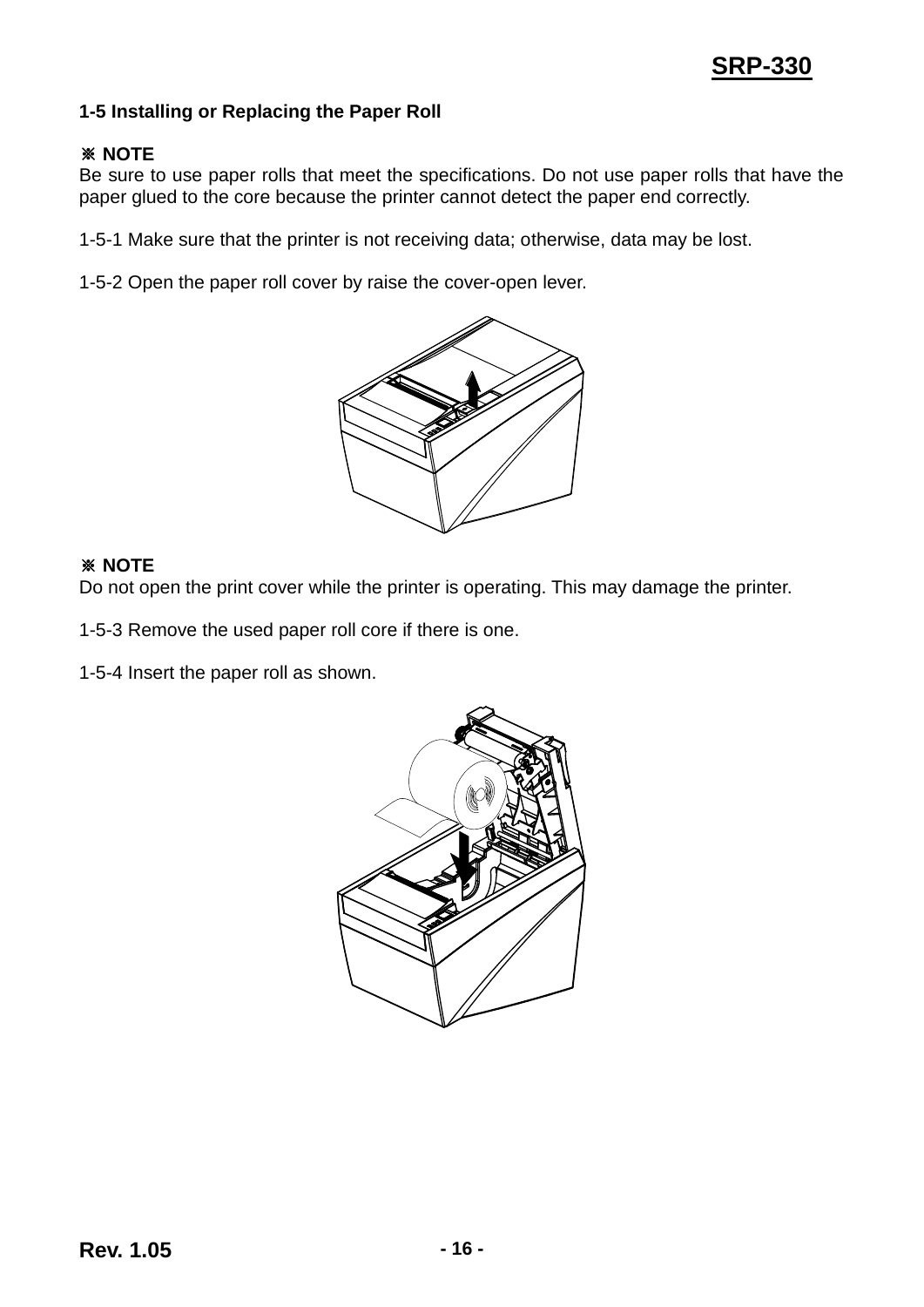1-5-5 Be sure to note the correct direction that the paper comes off the roll.



1-5-6 Pull out a small amount of paper, as shown. Then close the cover.



#### ※ **NOTE**

When closing the cover, press the center of printer cover firmly to prevent paper miss-loading.

1-5-7 Tear off the paper as shown.

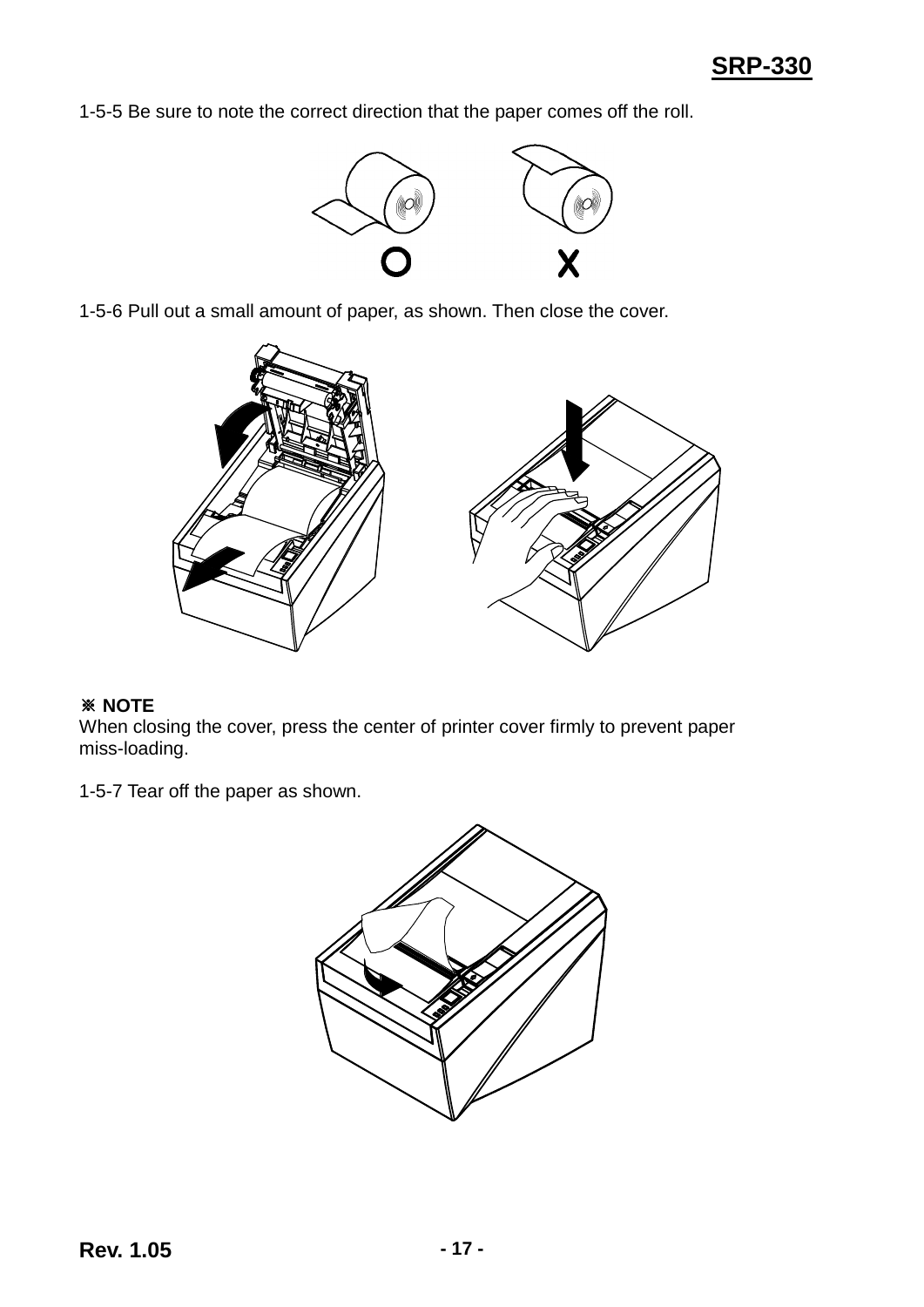#### <span id="page-17-0"></span>**1-6 Recommended Papers**

- TF50KS-E (Paper Thickness: 65μm): Nippon Paper Industries Co., Ltd.
- PD 160R (Paper Thickness: 75μm): New Oji Paper Mfg. Co., Ltd.
- P350 (Paper Thickness: 62μm): Kansaki Specialty Paper, Inc. (USA)

#### ※ **CAUTION**

Use of papers other than those recommended above may damage TPH or degrade the printing quality and our company is not responsible for the damage caused by nonrecommended papers. If you have to use other products, we recommend that you use papers with a similar level of quality to the recommended ones.

#### <span id="page-17-1"></span>**1-7 Using the Printer**

#### <span id="page-17-2"></span>1-7-1 Control Panel

 $\ddot{\phantom{a}}$ 

|       | <b>POWER</b>                                                                                                                            |
|-------|-----------------------------------------------------------------------------------------------------------------------------------------|
|       | The POWER light is on whenever the printer is on.                                                                                       |
|       | <b>ERROR</b><br>This indicates an error.                                                                                                |
|       | <b>PAPER</b>                                                                                                                            |
| Paper | This light indicates the near end of the paper roll. Install a new<br>paper roll and the printer will continue printing. When the light |
| Error | blinks, it indicates the self-test printing standby state or macro<br>execution Standby state when the macro execution command is       |
| Power | used.                                                                                                                                   |
|       | <b>FEED</b>                                                                                                                             |
|       | Press the FEED button once to advance paper one line. You can                                                                           |
|       | also hold down the FEED button to feed paper continuously.                                                                              |

#### <span id="page-17-3"></span>1-7-2 Mounting 2" Partition

Hang the partition at the front and press down the rear to mount the 2" partition as shown in the picture.



#### ※ **CAUTION**

After using 2"(58mm) paper roll, do not replace it with 3"(79.5±0.5mm) paper roll.

#### **Rev. 1.05 - 18 -**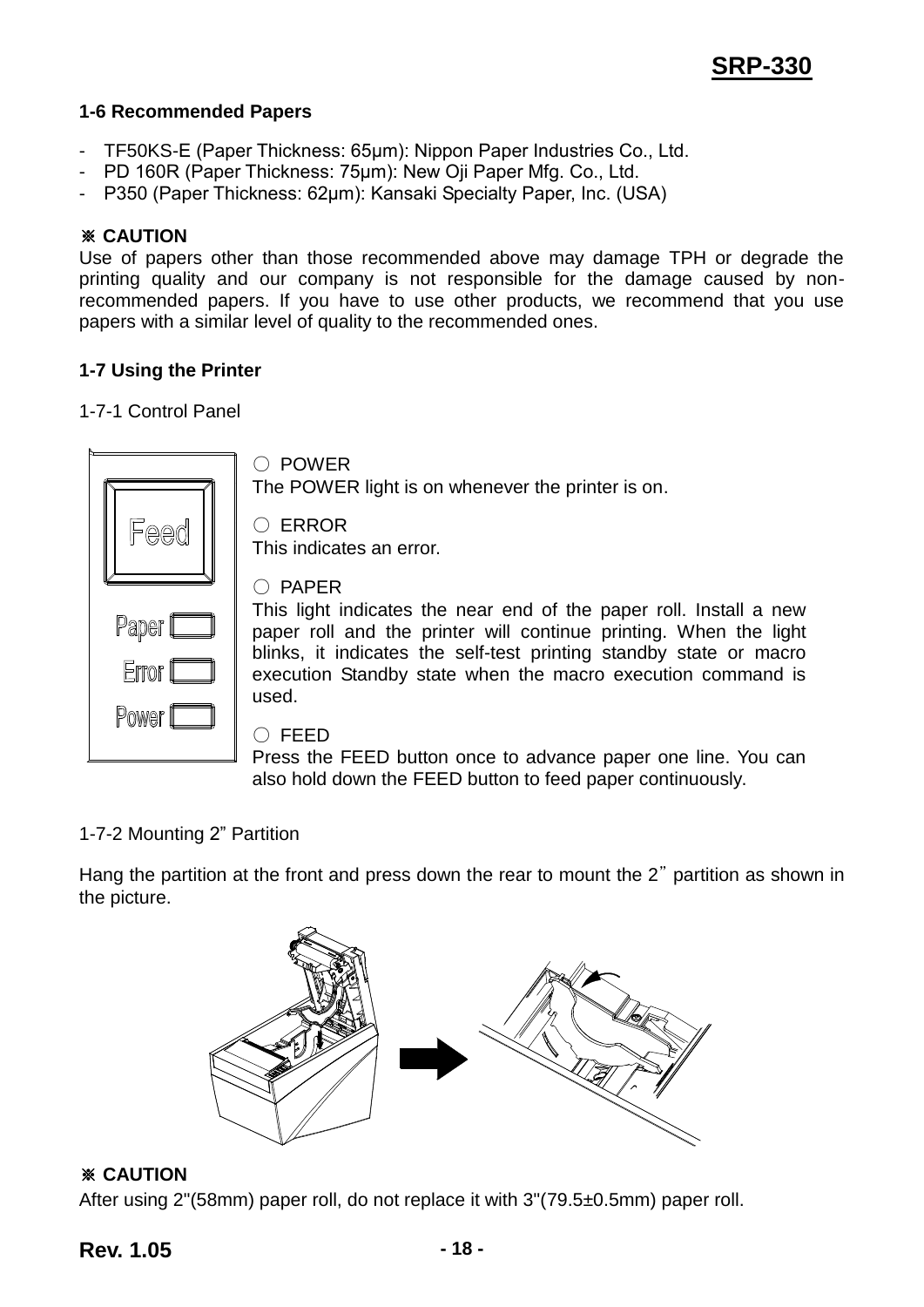#### <span id="page-18-0"></span>**1-8 Connecting the computer**

You need an appropriate interface cable.

1-8-1 Plug the cable connector securely into the printer's interface connector.

1-8-2 Tighten the screws on both sides of the cable connector.



1-8-3 Attach the other end of the cable to the computer.

#### <span id="page-18-1"></span>**1-9 Connecting the Power Supply**

#### ※ **CAUTION**

When connecting or disconnecting the power supply from the printer, make sure that the power supply is not plugged into an electrical outlet. Otherwise you may damage the power supply or the printer.

If the power supply's rated voltage and your outlet's voltage do not match, contact your dealer for assistance. Do not plug in the power cord. Otherwise, you may damage the power supply or the printer.

- 1-9-1 Make sure that the printer's power switch is turned off, and the power supply's power cord is unplugged from the electrical outlet.
- 1-9-2 Check the label on the power supply to make sure that the voltage required by the power supply matches that of your electrical outlet.
- 1-9-3 Plug in the power supply's cable as shown below. Notice that the flat side of the plug faces down.



#### ※ **NOTE**

To remove the DC cable connector, make sure that the power supply's power cord is unplugged; then grasp the connector at the arrow and pull it straight out.

#### **Rev. 1.05 - 19 -**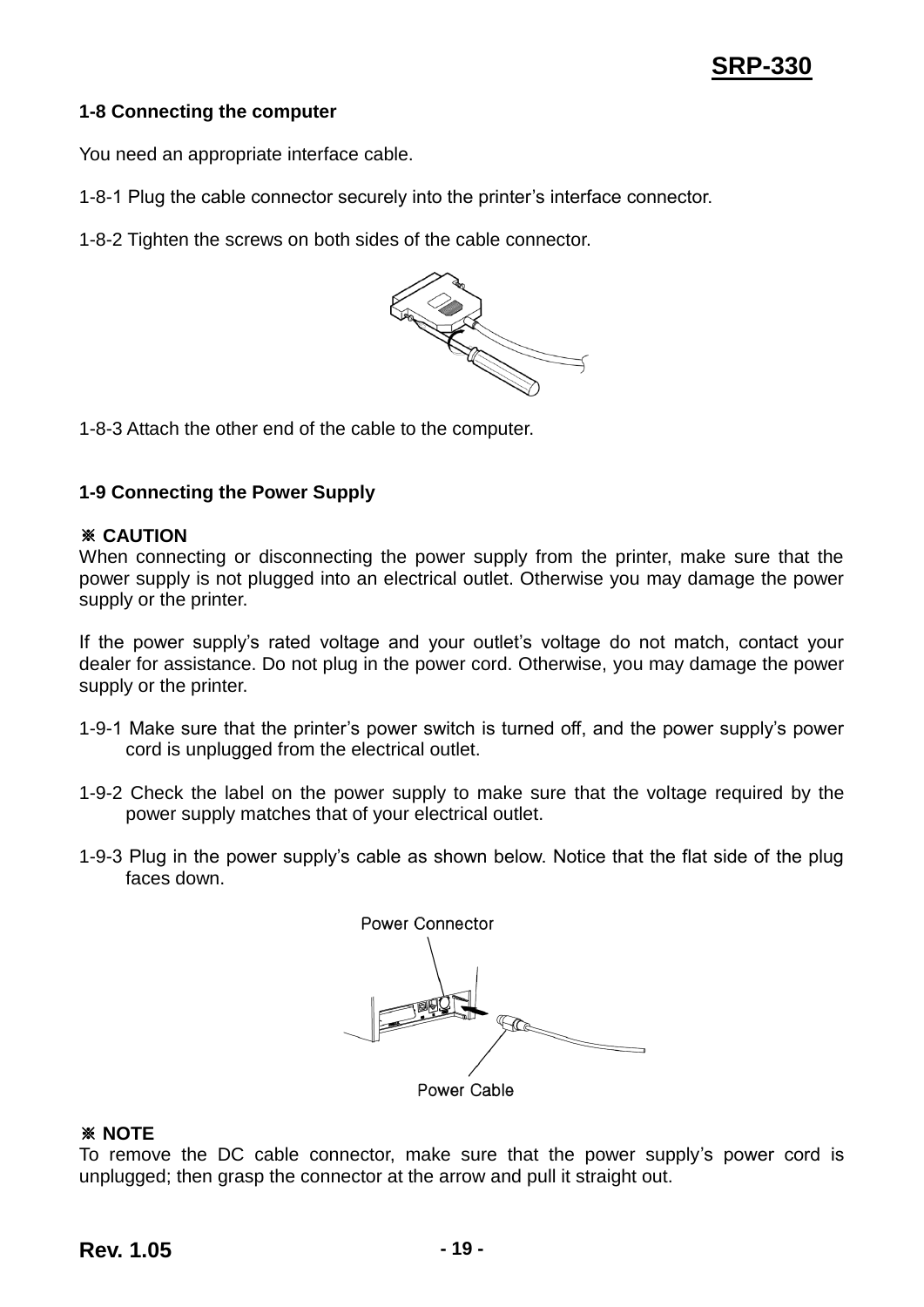## <span id="page-19-0"></span>**2. Self Test**

The self-test checks whether the printer has any problems. If the printer does not function properly, contact your dealer. The self-test checks the following;

- 2-1 Make sure paper roll has been installed properly.
- 2-2 Turn on the power while holding down the FEED button. The self-test begins.
- 2-3 The self-test prints the current printer status, which provides the control ROM version and the DIP switch setting.
- 2-4 After printing the current printer status, self-test printing will print the following, and pause (The PAPER LED light blinks).

#### **SELF-TEST PRINTING. PLEASE PRESS THE FEED BUTTON.**

- 2-5 Press the FEED button to continue printing. The printer prints a pattern using the built-in character set.
- 2-6 The self-test automatically ends and cuts the paper after printing the following.

#### **\*\*\* COMPLETED \*\*\***

2-7 The printer is ready to receive data as soon as it completes the self-test.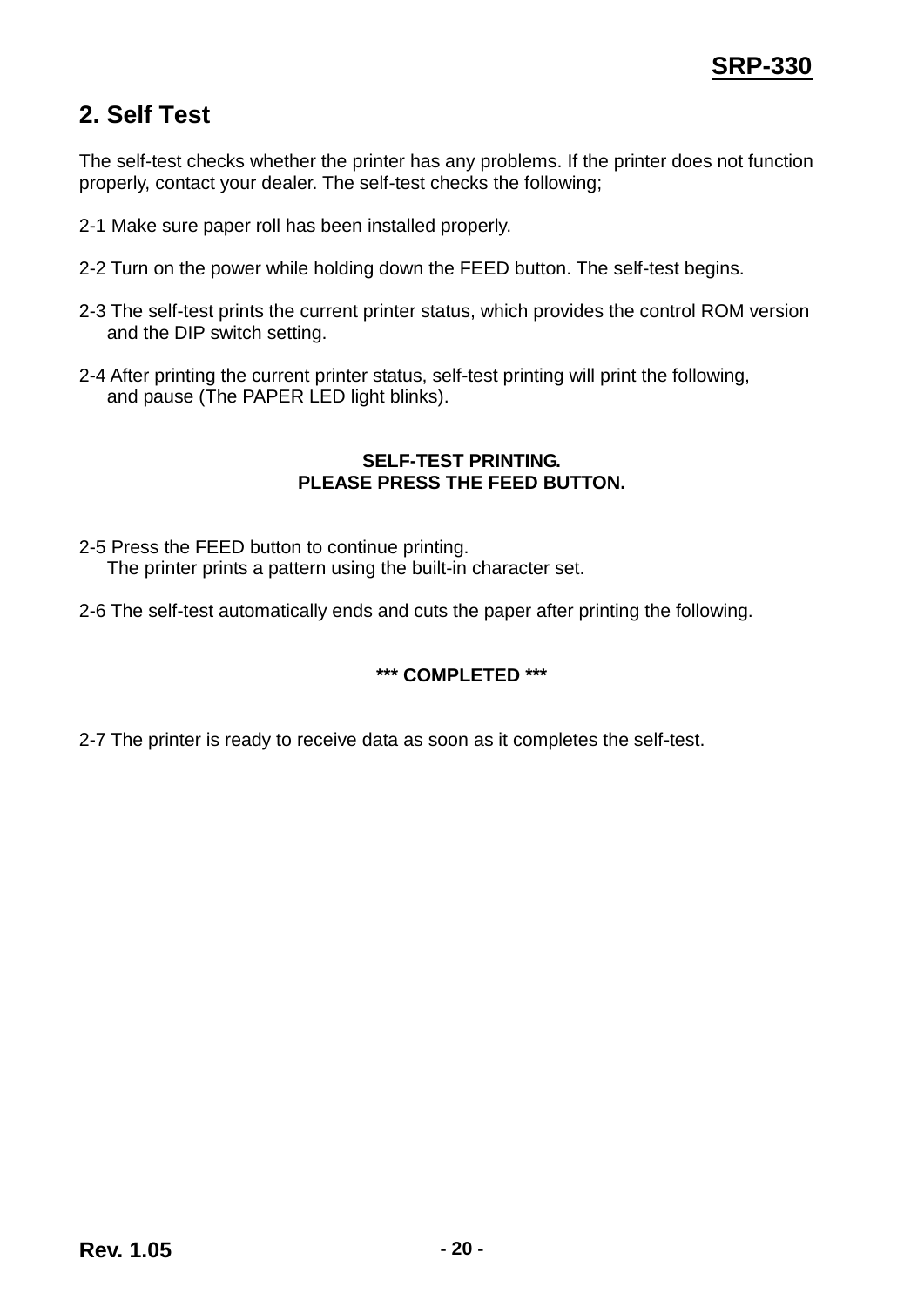# <span id="page-20-0"></span>**3. Hexadecimal Dumping**

This feature allows experienced users to see exactly what data is coming to the printer. This can be useful in finding software problems. When you turn on the hexadecimal dump function, the printer prints all commands and data in hexadecimal format along with a guide section to help you find specific commands.

To use the hexadecimal dump function, follow these steps.

- 3-1 After you make sure that the printer is off, open the cover.
- 3-2 Turn on the printer, while holding down the FEED button.
- 3-3 Close the cover, then the printer enters the hexadecimal dump mode.

HEXADECIMAL DUMPING To terminate hexadecimal dump Press FEED button three times.

3-4 Run any software program that sends data to the printer. The printer will print all the codes it receives in a two-column format. The first column contains the hexadecimal codes and the second column gives the ASCII characters that corresponds to the codes.

|  | 1B 21 00 1B 26 02 40 40 40 40 |  |  |  | $\ldots 8$ . @ @ @ @                         |
|--|-------------------------------|--|--|--|----------------------------------------------|
|  |                               |  |  |  | 02 0D 1B 44 0A 14 1E 28 28 28 D ( ( (        |
|  |                               |  |  |  | 00 01 0A 41 0D 42 0A 43 43 43  A . B . C C C |

- A period (.) is printed for each code that has no ASCII equivalent.

- During the hex dump, all commands except DLE EOT and DLE ENQ are disabled.
- 3-5 When the printing finishes, press FEED button three times.

Hexadecimal Dump Completed.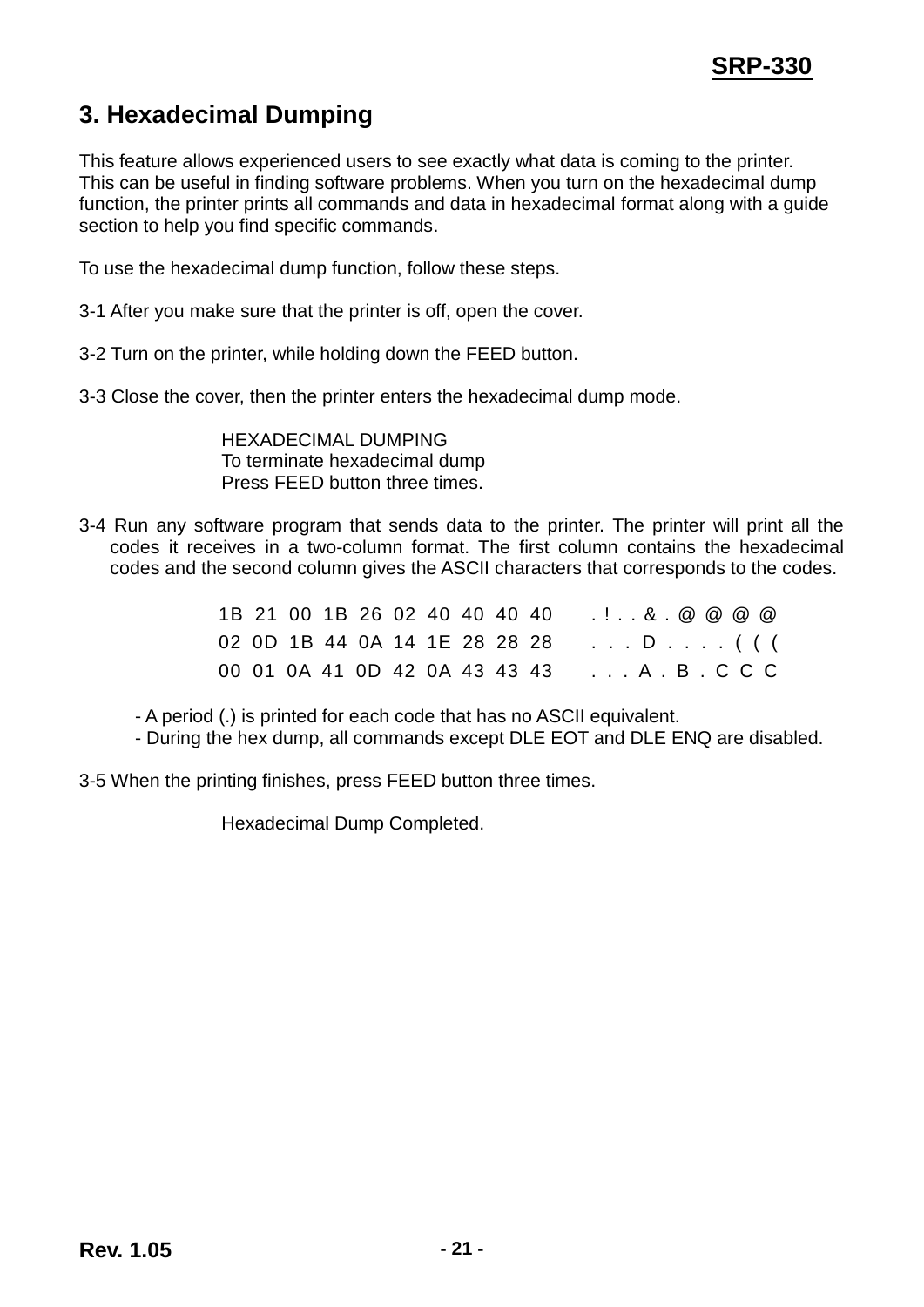# <span id="page-21-0"></span>**4. Specification**

| Printing method                                                                                                                    |                            | Thermal line printing                                                           |  |  |  |  |  |
|------------------------------------------------------------------------------------------------------------------------------------|----------------------------|---------------------------------------------------------------------------------|--|--|--|--|--|
| Dot density                                                                                                                        |                            | 180 dpi (7dots/mm)                                                              |  |  |  |  |  |
| Printing width                                                                                                                     |                            | 72 mm                                                                           |  |  |  |  |  |
| Paper width                                                                                                                        |                            | 79.5±0.5 mm                                                                     |  |  |  |  |  |
| Characters per line (default)                                                                                                      |                            | 42 (Font A)<br>56 (Font B)<br>56 (Font C)                                       |  |  |  |  |  |
| <b>Printing speed</b>                                                                                                              |                            | 47.28lines/sec, 200 mm/sec                                                      |  |  |  |  |  |
| <b>Receive Buffer Size</b>                                                                                                         |                            | 4K Bytes                                                                        |  |  |  |  |  |
| <b>X NOTE</b> : Printing speed may be slower, depending on the data transmission<br>speed and the combination of control commands. |                            |                                                                                 |  |  |  |  |  |
|                                                                                                                                    | <b>SMPS Input voltage</b>  | 100~240 VAC                                                                     |  |  |  |  |  |
| Supply voltage                                                                                                                     | Frequency                  | 50/60 Hz                                                                        |  |  |  |  |  |
|                                                                                                                                    | <b>SMPS Output voltage</b> | +24 VDC/2.5A                                                                    |  |  |  |  |  |
| Environmental                                                                                                                      | Temperature                | $0 \sim 45$ °C (Operating)<br>$-20 \sim 60$ °C (Storage)                        |  |  |  |  |  |
| Conditions                                                                                                                         | <b>Humidity</b>            | $10 \sim 80$ % RH (Operating)<br>$10 - 90$ % RH (Storage)<br>; Except for paper |  |  |  |  |  |
| LIFE <sup>*</sup>                                                                                                                  | Mechanism<br>Head          | 150 Km                                                                          |  |  |  |  |  |
|                                                                                                                                    | <b>Auto Cutter</b>         | 1,500,000 Cut                                                                   |  |  |  |  |  |
| MCBF*                                                                                                                              | Mechanism                  | 60,000,000 lines                                                                |  |  |  |  |  |

\* These values may vary with environment temperature, printing level, etc.